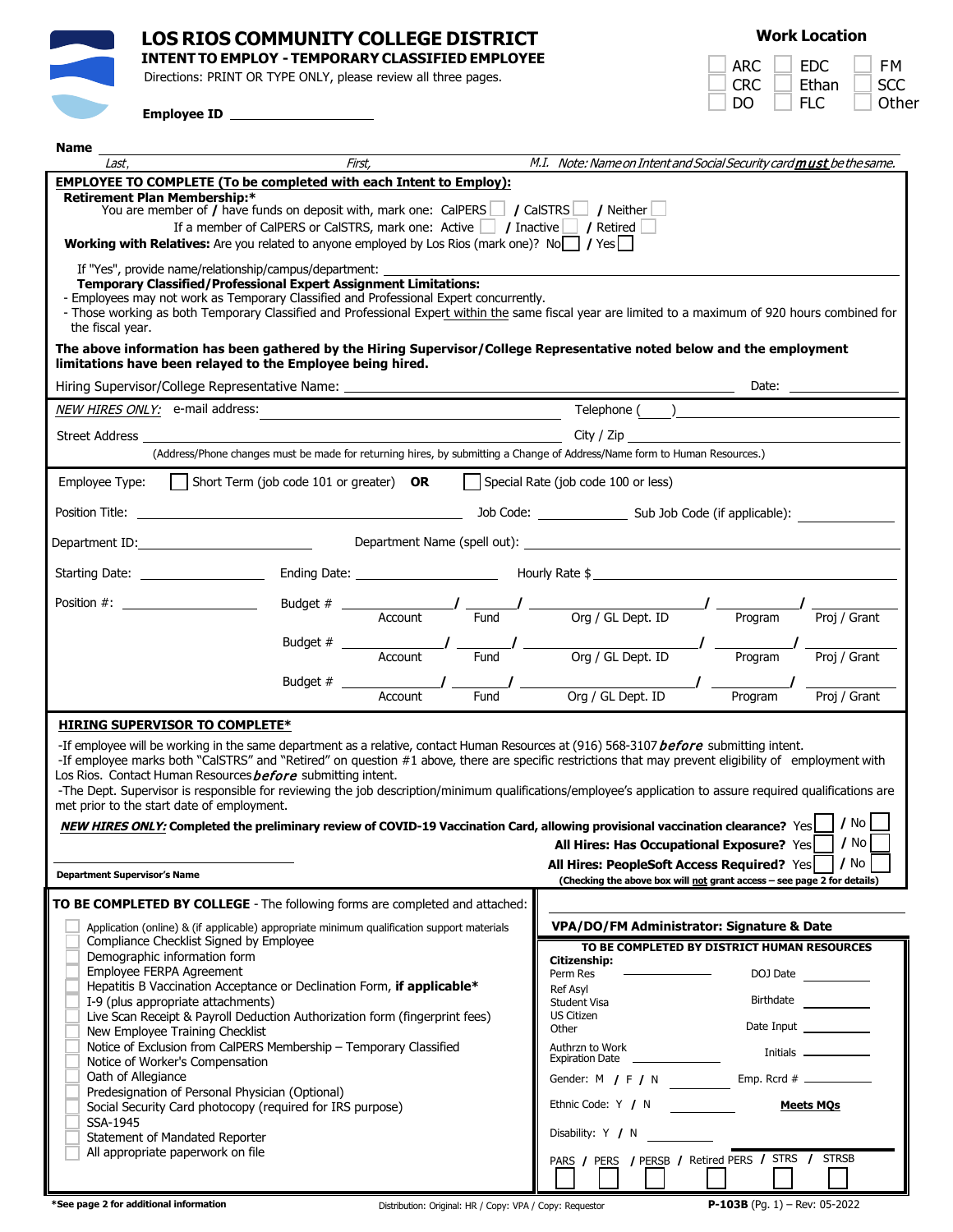# **DIRECTIONS FOR TEMPORARY CLASSIFIED INTENT TO EMPLOY**

## **APPLICATION**

The application must be completed by the applicant, printed and attached to the Intent to Employ along with any supporting materials. (Posting Number C01257P - internal posting number - hiring supervisor to provide new hire with directions. Contact HR Specialist at x3107 for questions.

#### **COVID-19 VACCINATION AND IMMUNIZATION PROTOCOL -** <https://employees.losrios.edu/shared/doc/covid/covid-vaccine-protocol.pdf>

#### **DEPARTMENT SUPERVISOR**

The Supervisor/Manager approving the intent form must be an employee paid off the Supervisor or Manager Salary Schedules. Please contact Human Resources at 916-568-3107 for questions on who is an authorized approver as a Supervisor/Manager.

## **ADMINISTRATOR**

The employee approving the intent form as the Administrator must be listed on the Authorized Signer List.

## **PEOPLESOFT ACCESS REQUIRED**

If this intent is for an employee who requires PeopleSoft in order to complete their job duties in this position, make sure to check "Yes" to this question. For rehires/extensions, intents must be received 3 weeks prior to the end date of the previous intent to ensure the employee maintains access. To request PeopleSoft access for new hires or rehires that have lost access, the hiring supervisor must also submit the access request form which is available at: https:// [employees.losrios.edu/technical-support/system-access-requests](https://employees.losrios.edu/technical-support/system-access-requests)

## **E-MAIL ACCESS**

A LRCCD e-mail will automatically be generated for a new employee after the Intent to Employ has been processed by Human Resources.

## **OCCUPATIONAL EXPOSURE/HEPATITIS B VACCINATION ACCEPTANCE OR DECLINATION FORM and BLOODBORNE PATHOGENS TRAINING**

Temporary Classified Employees working in areas that have occupational exposure to blood or other potentially infectious materials must, per Occupational Safety and Health Administration (OSHA), submit a "Hepatitis B Vaccination Acceptance or Declination Form" and complete an annual "Bloodborne Pathogens Training" with Los Rios Community College District. Directions to download the Hepatitis B Vaccination Acceptance or Declination form and to complete the on-line Bloodborne Pathogens training are on the Employee's Copy of the Compliance Checklist (positions that require this form are listed on the reverse of the Compliance Checklist). It is the responsibility of the hiring supervisor to determine if the employee in a "Special Projects" position has occupational exposure to blood or other potentially infectious materials. Refer to the Los Rios Exposure Control Plan for Blood borne Pathogens located at: <https://employees.losrios.edu/training/compliance-and-safety/safety-programs/bloodborne-pathogen-program> for further information about Hepatitis B.

## **EMPLOYEE ELIGIBILITY DISCLOSURE / P-881 / FINGERPRINT REQUIREMENT / ADMINISTRATOR APPROVAL**

If the applicant has ever been convicted of an offense other than a minor traffic violation, even convictions that have been dismissed pursuant to Penal Code Section 1203.4, form P-881 must be completed. The P-881 form is completed when the applicant completes the Online application and will only be viewable by the Human Resources department. The applicant must clear the appropriate background check with Los Rios before starting employment and cannot start until a copy of the Intent to Employ has been returned back to the supervisor with the Administrator's signature.

## **MINIMUM QUALIFICATION REQUIREMENT(S)**

It is the responsibility of the hiring supervisor to ensure that the employee being hired is appropriately hired into an appropriate job classification that matches their job duties. The hiring supervisor also must ensure submitted application/attachments give evidence that the employee meets the minimum qualifications for the hired position as noted on the appropriate job description or salary schedule.

**Most** "Short Term" temporary classified positions (Job Codes 101 and higher) require minimum qualifications. Detailed job descriptions are located at the Los Rios website (<https://losrios.edu/>, click on "Employees", click on "HR & Benefits", click on "Human Resources", click on "Job Descriptions and Safety Analyses" then choose the appropriate job description category to review the specific job description) **OR** [https://employees.losrios.edu/hr-and-benefits/human-resources/job-descriptions-and-safety-analyses](https://employees.losrios.edu/human-resources-and-benefits/human-resources/job-descriptions-and-safety-analyses)

**Some** "Special Rate" temporary classified positions (Job Codes 100 and less) require minimum qualifications. To determine if minimum qualifications are required, refer to the Special Rate Salary Schedule at the Los Rios website [\(https://losrios.edu/](https://losrios.edu/) ,click on "Employees", click on "HR & Benefits", click on "Human Resources", click on "Salary Schedules", unde r "Classified (Support) Staff" section choose "Special Rate" or "Interpreter Salary Schedule"). If minimum qualifications are required there will be an asterisk next to the title and it will be noted at the bottom of the page. All levels of Interpreters require some level of minimum qualifications as noted on the salary schedule.

#### **When reviewing minimum qualifications:**

- Experience Requirement: One year of experience is equal to 12 months of experience at a maximum of 40 hours per week [ex: 20 hours per week for 12 months, equals 6 months experience; or, ex: 60 hours per week for 12 months (maximum 40 hours per week accepted), equals 12 months experience]; and
- Education Requirement: 12 units are equal to six months of education and 24 units are equal to one year of education.

#### **California Public Employees' Retirement System (CalPERS)/California State Teachers' Retirement System (CalSTRS)**

The RETIREMENT section in regard to CalPERS/CalSTRS, must be completed. The employee is to answer these questions with each new intent, as an employees' retirement system status can change over time. If the employee has questions or is unsure of their status, they can contact CalPERS at 1-888-227-7377 or CalSTRS at 1-800-228-5453.

#### **LIMITATIONS**

Temporary Classified Employees may work a maximum of 135 days not to exceed 960 hours per fiscal year and cannot switch to Student Employment in the same department within the same fiscal year. Temporary Classified employees are not allowed to work concurrently in any other capacity within Los Rios.

#### **QUESTIONS**

For any questions, please call Human Resources, Classified Specialist at (916) 568-3107.